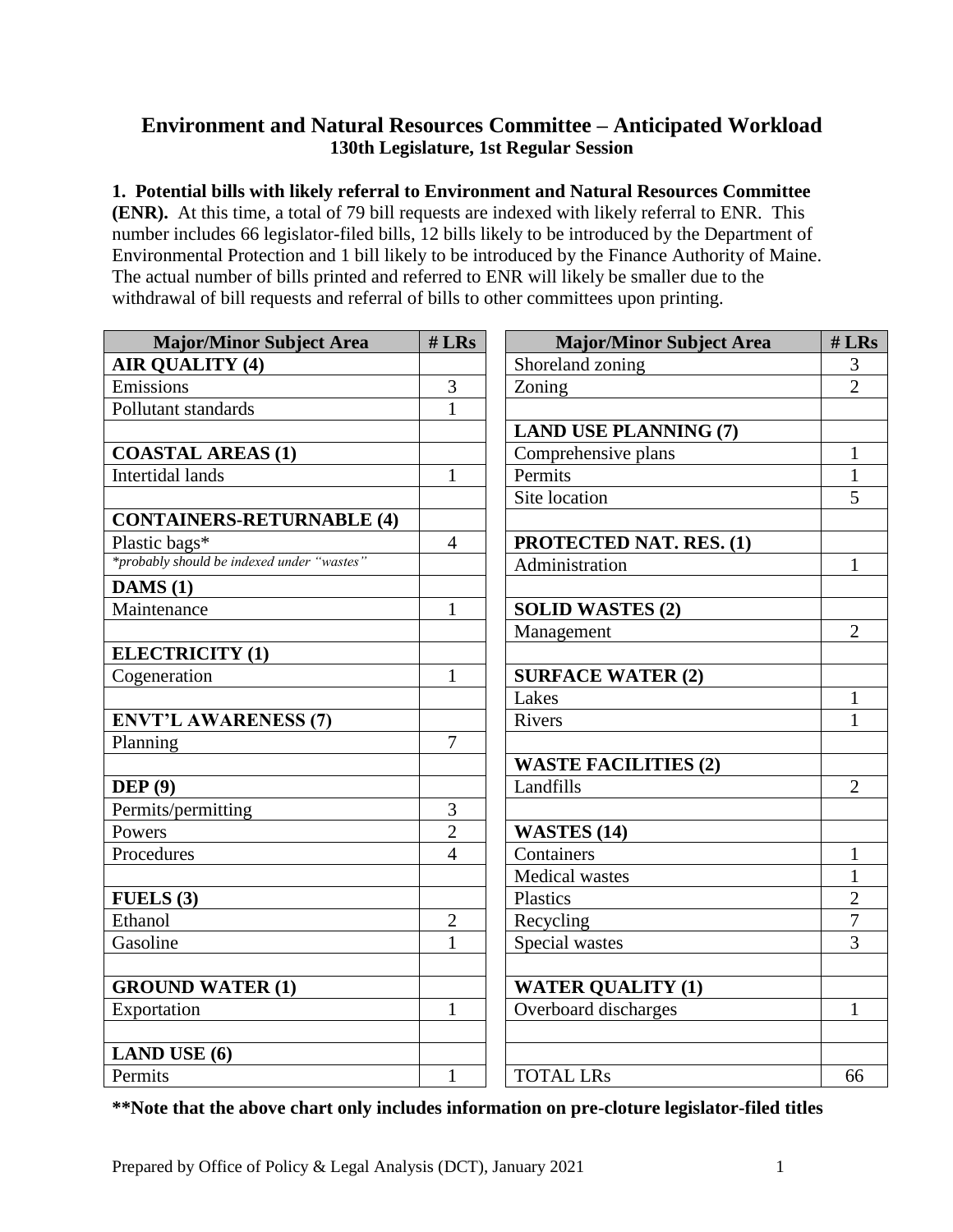**2. Review of the Governor's proposed budget.** ENR may review items in the Governor's budget pertaining to the agencies within its jurisdiction, and may report recommendations to the Appropriations and Financial Affairs Committee.

**3. Government Evaluation Act (GEA).** The Government Evaluation Act requires state agencies to undergo periodic review by the Legislature. During the 130th Legislature, the Saco River Corridor Commission is scheduled for review under the GEA by ENR.

**4. Regulatory agenda.** Each state agency is required to submit a list of rules that the agency expects to propose to the Legislature, and legislative committees are required to review the agendas of the agencies it oversees (5 MRSA §8060). The Department of Environmental Protection's regulatory agenda will be distributed to ENR for review when available.

**5. Review of major substantive rules.** A resolve is referred to a committee for each major substantive rule that is "provisionally-adopted" by an agency. At this time, it does not appear there will be any major substantive rules provisionally-adopted and filed for legislative review by ENR during the First Regular Session.

**6. Reports of interest to ENR – 1st or 2nd Session.** Various statutes require the submission of reports to ENR. Summarized below are some reports of interest during the 130th Legislature.

- Climate action plan update: update to State's climate action plan (required every 4 years).
	- $>$  38 MRSA §577
	- ➢ Update to be completed by 12/1/2020 by Maine Climate Council (DEP to submit updated plan to ENR).
	- ➢ No specific authority for legislation but see Maine Climate Council report below
- Petroleum storage tank emissions: one-time report to study methods to measure and estimate air emissions and to control odor from aboveground petroleum storage tanks.
	- $\triangleright$  Resolve 2019, chapter 128 (LD 1915)
	- $\triangleright$  Due 1/1/2021 from DEP.
	- $\triangleright$  ENR may submit legislation to 130th 1R
- Maine Climate Council: annual report describing activities of council and any findings and recommendations.
	- $\geq$  38 MRSA §577-A
	- $\triangleright$  Due 1/15/2021 from Maine Climate Council
	- ➢ ENR may submit legislation to 130th 1R
- Solid waste generation and disposal capacity: biennial report on statewide solid waste generation, recycling rates and disposal capacity.
	- $>$  38 MRSA §2124-A
	- $\triangleright$  Due 1/15/2021 from DEP
	- $\triangleright$  ENR may submit legislation to 130th 1R